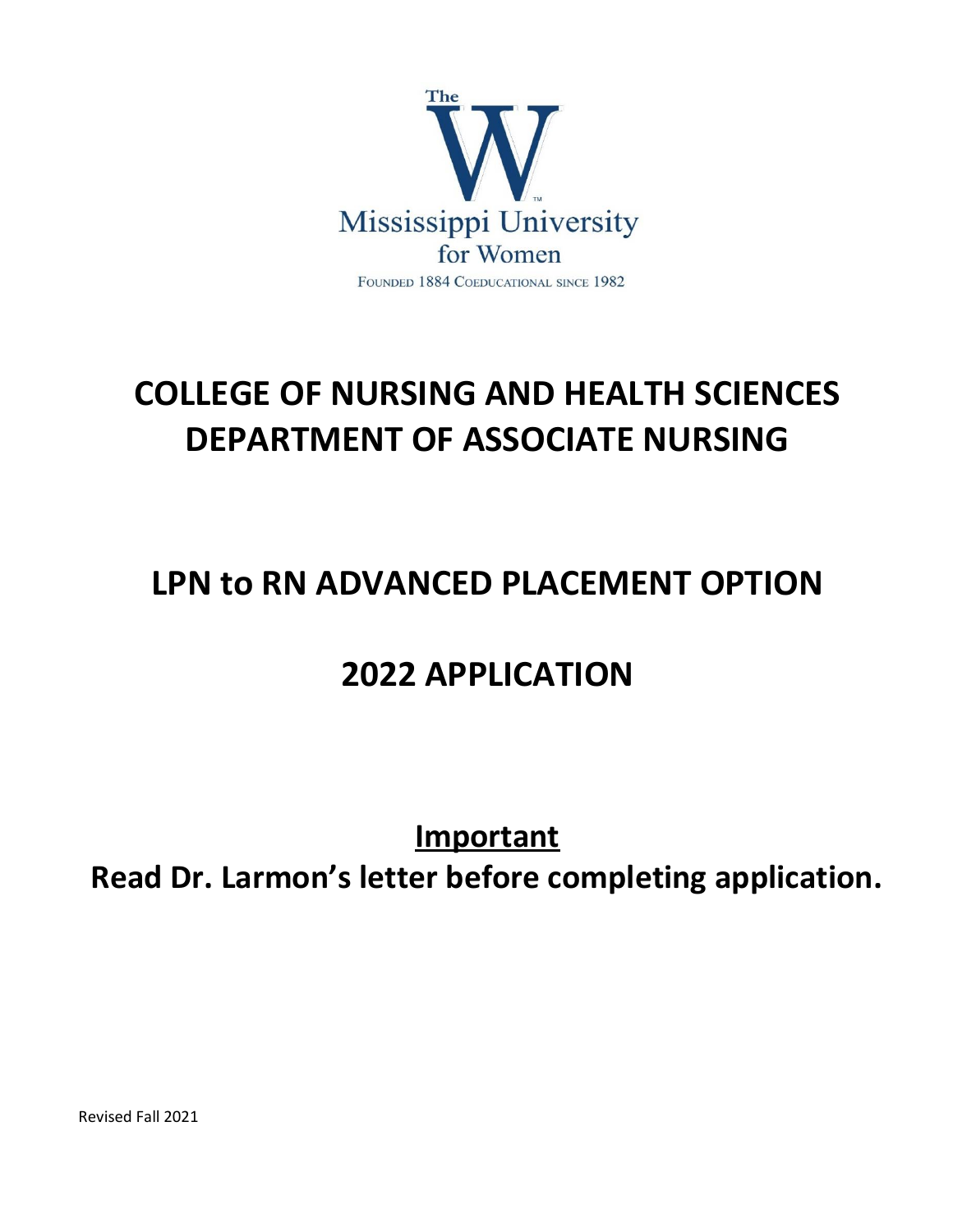Dear Prospective ASN Student,

Thank you for your interest in the Associate of Science in Nursing (LPN Advanced Placement Option) program at MUW. Attached you will find the 2022 Application Packet. The packet includes the admission application, a form to list your pre-requisites/general education courses and an admission checklist. Admission to the associate of science in nursing program is competitive. There are specific admission requirements that must be met in order to be considered for admission and they include:

- Applicants must have been accepted to the University for the 2022 2 nd Summer term **PRIOR** to applying to the ASN program.
- Applicants must have completed the pre-requisite courses (Human Anatomy & Physiology I and II with labs, Microbiology with Lab, College Algebra, Human Growth & Development, English Composition I and Nutrition with a minimum grade of "C".
- Science courses may be failed only once.
- MUW GPA **AND** overall GPA on all work attempted must be = or >2.50. If you have taken a course more than once, the last grade will be recorded for that course; however, all grades are calculated into the overall cumulative GPA.
- Officials transcript(s) from each college attended (**including MUW**) must be submitted in a sealed, stamped envelope with the ASN application. **Please note MUW Admissions Office requires a separate set of official transcripts for admission to the university. This means you need two official transcripts sent to you, one to submit with your ASN application and one to submit to MUW Admissions Office.**
- Documentation of your national ACT composite score (copy from national ACT website or a copy of high school transcript documenting ACT score) of 18 if taken in or after October 1989 or 15 if taken before October 1989. **Your FIRST and LAST name must be printed on your national ACT composite score sheet that you print from the ACT website. We do not accept ACT Superscores**.
- If an applicant has ever been enrolled in a Registered Nurse Program, a letter of good standing must be submitted from your prior school.
- Applicants must have a current unencumbered Mississippi Practical Nurses License and must have worked at least 1 year in a clinical setting (or 1500 hours) within the last 2 years as a licensed practical nurse.

**Admission to MUW does NOT assure that you will be admitted to the ASN Program. Please note that there is a separate ASN admission process.** Any questions you may have concerning University admission requirements, financial aid, or tuition should be directed to the Office of Admissions, 662-329-7106. You may call the toll free number (877-462-8439) and ask for the Admissions Office (ext. 7106).

The completed application packet must be in the ASN Program office **by 5:00 pm on May 15, 2022. Late and/or incomplete application packets will not be considered for admission.** You will be notified of your admission status by email no later than June 1, 2022. Please make sure your email address is correct on the application, since this is how you will be notified of admission status. You may hand deliver completed application packet to the MUW ASN office in Martin Hall Room 100 or mail them to Mississippi University for Women, Associate of Science in Nursing Program, 1100 College Street MUW-910, Columbus, MS 39701-5800.

If you are selected, you will be required to attend a mandatory ASN program introductory session in June 2022. Your program spot may be contingent on your participation in this mandatory orientation session, so plan accordingly. Selection letters will contain additional information about this session.

I will look forward to hearing from you,

### *Dr. Brandy Larmon*

 Dr. Brandy Larmon, RN-MSN, EdD Program Chair and Tenured Professor Associate of Science in Nursing Program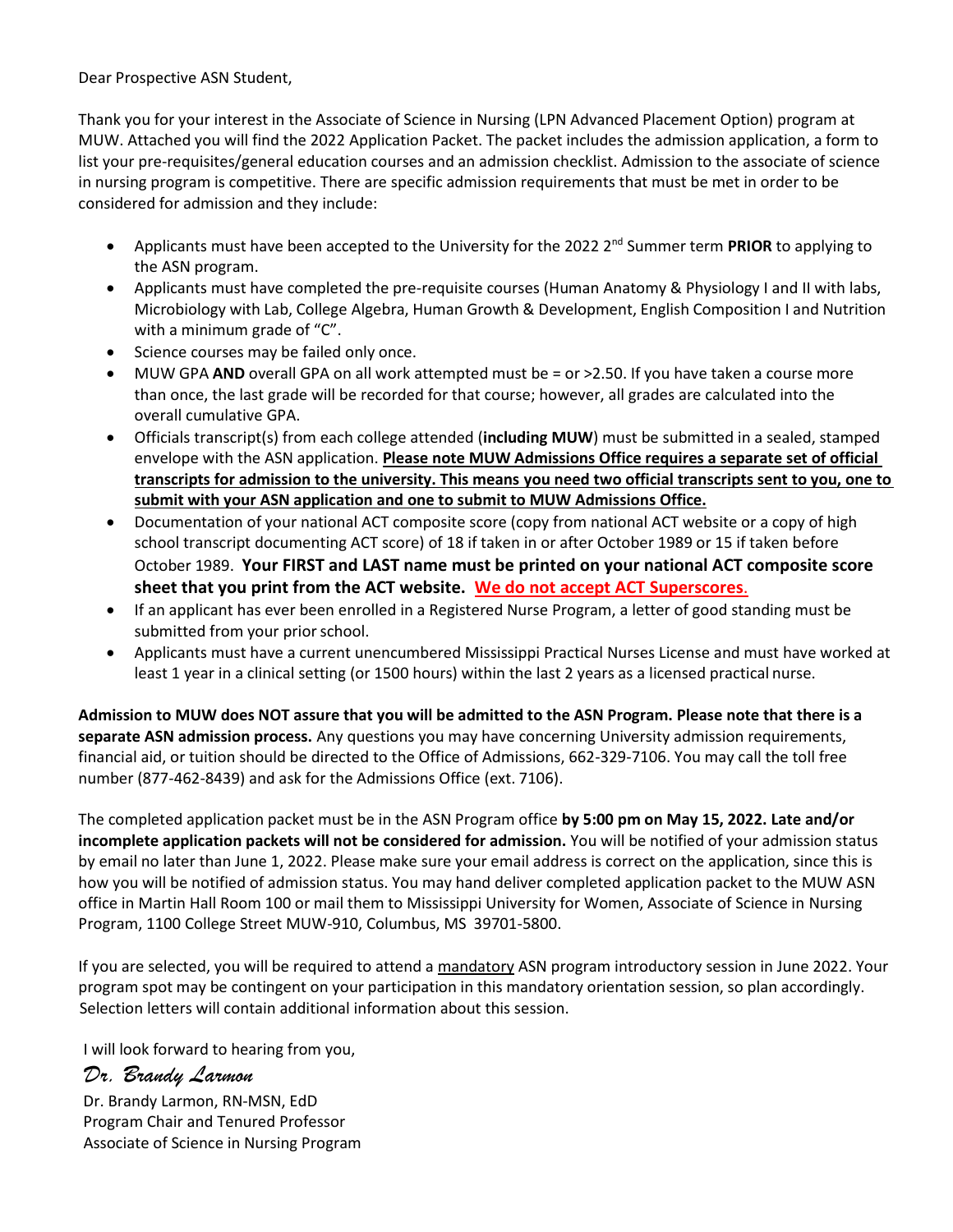#### **MUW College of Nursing & Speech Language Pathology Department of Associate Nursing – LPN APO Option Summer 2022 Application**

| Name: 1988                                                                                                |                                                                                                                          |                                            |               |                                                   |
|-----------------------------------------------------------------------------------------------------------|--------------------------------------------------------------------------------------------------------------------------|--------------------------------------------|---------------|---------------------------------------------------|
| Last                                                                                                      | First                                                                                                                    | Middle                                     | Date of Birth |                                                   |
| Home Address:                                                                                             |                                                                                                                          |                                            |               |                                                   |
| <b>Street</b>                                                                                             |                                                                                                                          | City                                       |               | State<br>Zip Code                                 |
|                                                                                                           |                                                                                                                          |                                            |               |                                                   |
| SS #:                                                                                                     |                                                                                                                          | MUW ID #: ________________________________ |               |                                                   |
|                                                                                                           |                                                                                                                          |                                            |               |                                                   |
|                                                                                                           | Date of completed GED (if applicable): __________Highest degree (if applicable): ___________________                     |                                            |               |                                                   |
|                                                                                                           | Have you ever been enrolled in a Registered Nursing Program? Yes ______ No ______                                        |                                            |               |                                                   |
|                                                                                                           | *You will need to have a Letter of Good Standing from your prior school sent to the MUW ASN Program Chair*               |                                            |               |                                                   |
|                                                                                                           | List all Colleges/Universities attended (even if only one course)                                                        |                                            |               |                                                   |
| College/University                                                                                        | City                                                                                                                     |                                            | State         | <b>Years Attended</b><br>(Ex: Fall '12-Spring '13 |
|                                                                                                           |                                                                                                                          |                                            |               |                                                   |
|                                                                                                           |                                                                                                                          |                                            |               |                                                   |
|                                                                                                           |                                                                                                                          |                                            |               |                                                   |
|                                                                                                           |                                                                                                                          |                                            |               | No                                                |
| Do you have a history of alcohol or drug abuse?<br>If "Yes", have you completed a rehabilitation program? |                                                                                                                          |                                            | <b>Yes</b>    | No                                                |
|                                                                                                           | Have you ever been convicted of a criminal offense?<br>(If answering "Yes", please explain on a separate sheet of paper) |                                            | Yes           | No                                                |
|                                                                                                           | Do you have pending Board of Nursing (BON) or criminal charges?                                                          |                                            |               |                                                   |

**Once offered admission to the ASN program, I understand that all nursing students must have a clean criminal background check and a negative drug screen. Refer to the MUW Undergraduate Bulletin (Nursing Program Admission Plans) for further information.**

**Furthermore, I understand that applicants to the College of Nursing and Speech Language Pathology are advised that upon completion of degree requirements the Board of Nursing may,** *"in its discretion, refuse to accept the application of any person who has been convicted of a criminal offense…."* **(Mississippi Board of Nursing Policies & Procedures).**

| Signature: | Date: |
|------------|-------|
|            |       |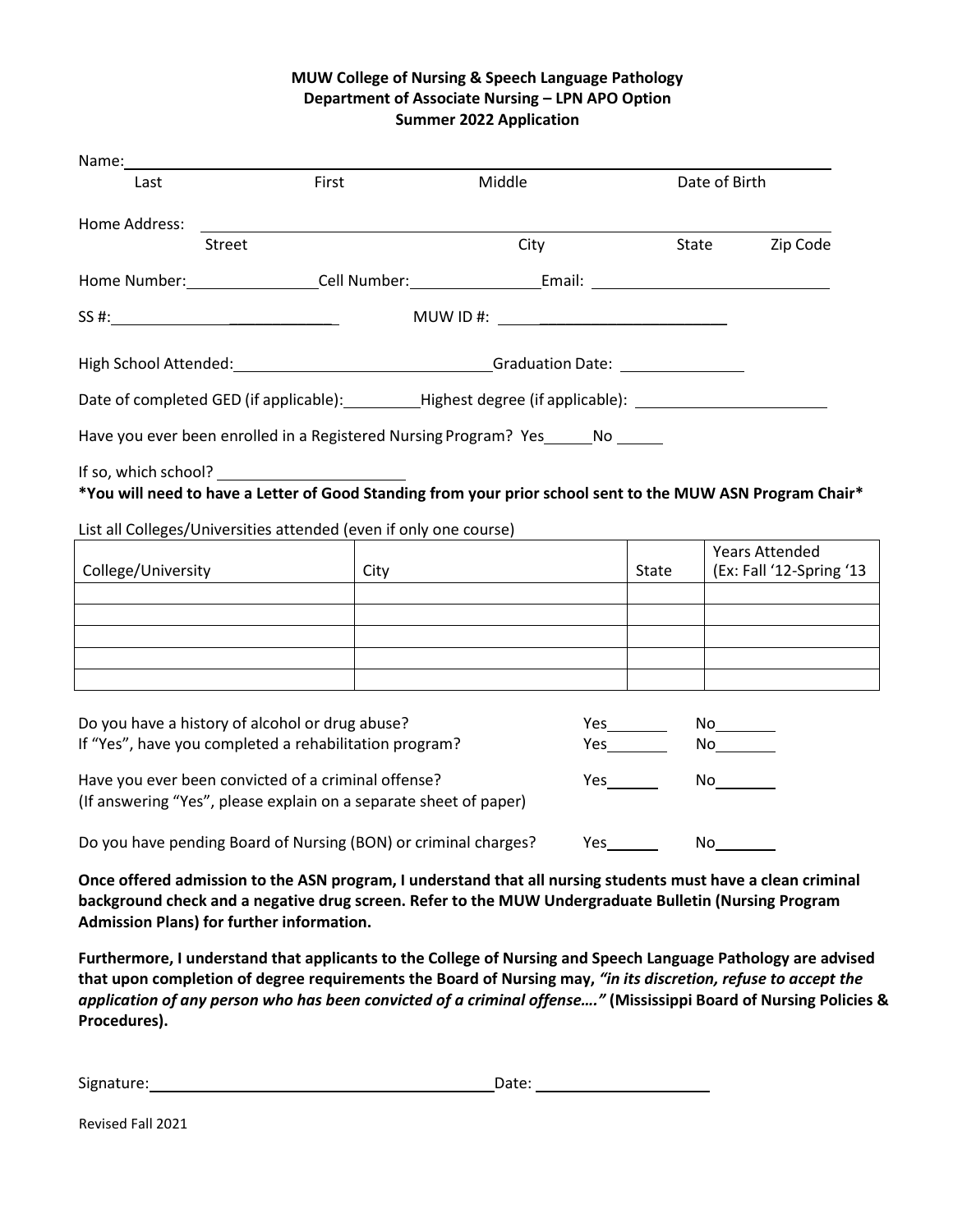#### **Associate of Science in Nursing Program Pre-requisites and General Education Courses - LPN Advanced Placement Option**

**(Please √ the boxes that are applicable and list institution, semester taken and your grade)**

| <b>Pre-requisite Courses</b>         | <b>Institution</b> | Semester/Year<br><b>Taken</b> | Grade |
|--------------------------------------|--------------------|-------------------------------|-------|
| $\Box$ Anatomy and Physiology I/Lab  |                    |                               |       |
| $\Box$ Anatomy and Physiology II/Lab |                    |                               |       |
| $\Box$ College Algebra               |                    |                               |       |
| $\Box$ English Composition 1         |                    |                               |       |
| $\Box$ Human Growth & Development    |                    |                               |       |
| $\Box$ Microbiology/Lab              |                    |                               |       |
| Nutrition                            |                    |                               |       |

| <b>General Education Courses</b> | <b>Institution</b> | <b>Semester</b><br>Taken or to<br>be Taken | Grade<br>or In<br><b>Progress</b> |
|----------------------------------|--------------------|--------------------------------------------|-----------------------------------|
| $\Box$ Humanities/Fine Arts      |                    |                                            |                                   |
| $\Box$ Oral Communication        |                    |                                            |                                   |

If you have repeated a course, the last grade is the grade on record and should be recorded above.

A minimum grade of "C" is required in each course.

I certify that the information above is true to the best of my knowledge.

Signature: Date